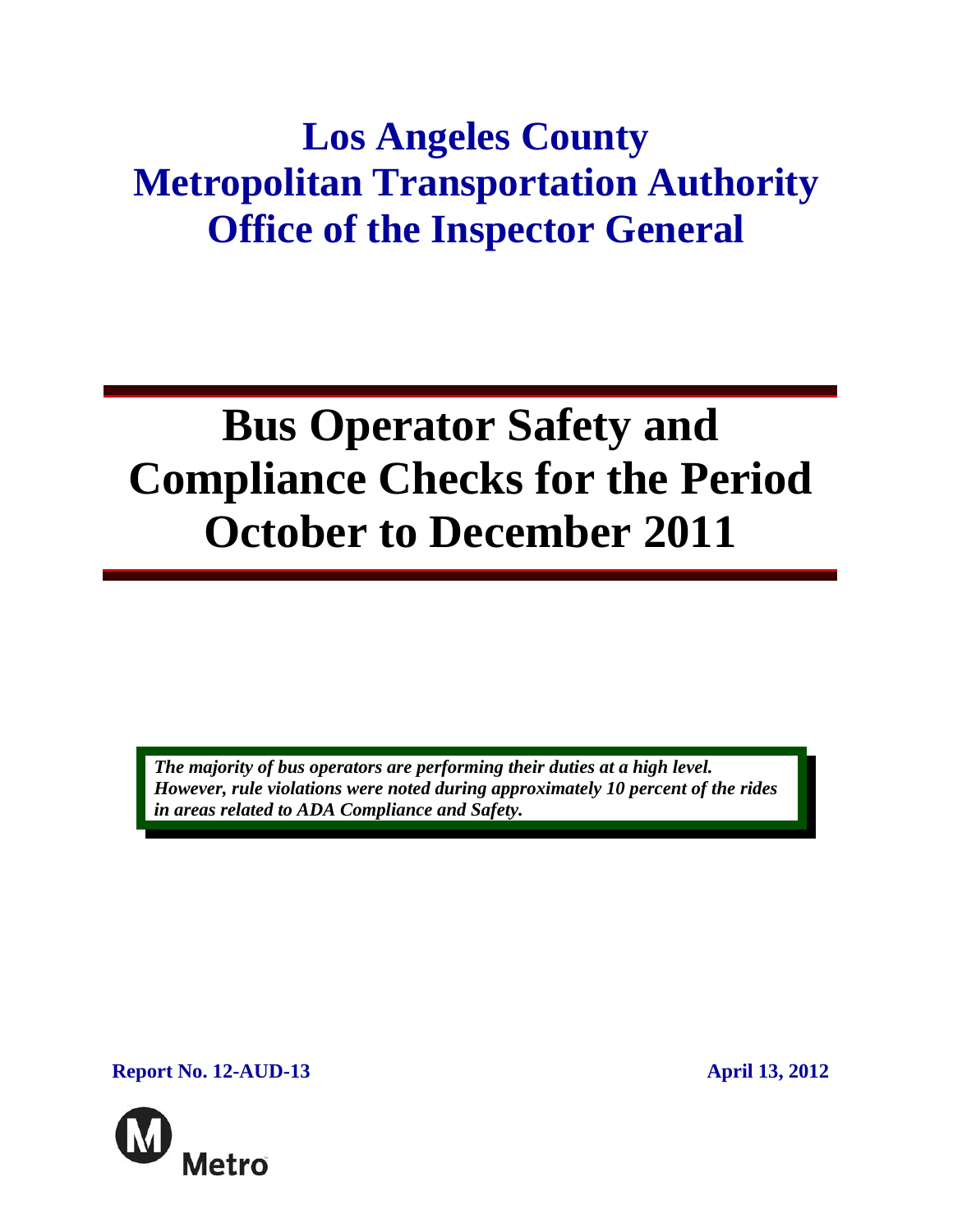

Los Angeles, CA 90017

**DATE:** April 13, 2012

**TO:** Chief Executive Officer **FROM:** Jack Shigetomi

Deputy Inspector General for Audits

#### **SUBJECT: Draft Report: Bus Operator Safety and Compliance Checks for the Period October to December 2011 (Report No. 12-AUD-13)**

The subject draft report is enclosed for your review.

The Office of the Inspector General implemented an undercover "ride along" program to monitor bus operations. This program is intended to supplement any action that Metro might undertake to monitor and confirm bus operator compliance with safety and customer service policies, such as the prohibition on use of cell phones while driving, calling out stops if the automated system is not in use, and various Americans with Disability Act (ADA) compliance matters.

This report summarizes our observations of bus operations during October through December 2011. During the period, we completed 147 observations of Metro bus operators. Overall, we found that most operators performed their duties in accordance with Metro policies and rules. We found rule violations in 14 of the 147 observations made and issued written notifications for 8 violations. Based on the results of our review, Management should emphasize compliance with rules related to:

- offering assistance to patrons with special needs,
- securing wheelchairs,
- notifying BOC when wheelchair customer is denied boarding,
- wearing a seat belt when operating a bus,
- refraining from eating or drinking while operating a bus, and
- refraining from using personal cell phone while operating a Metro vehicle.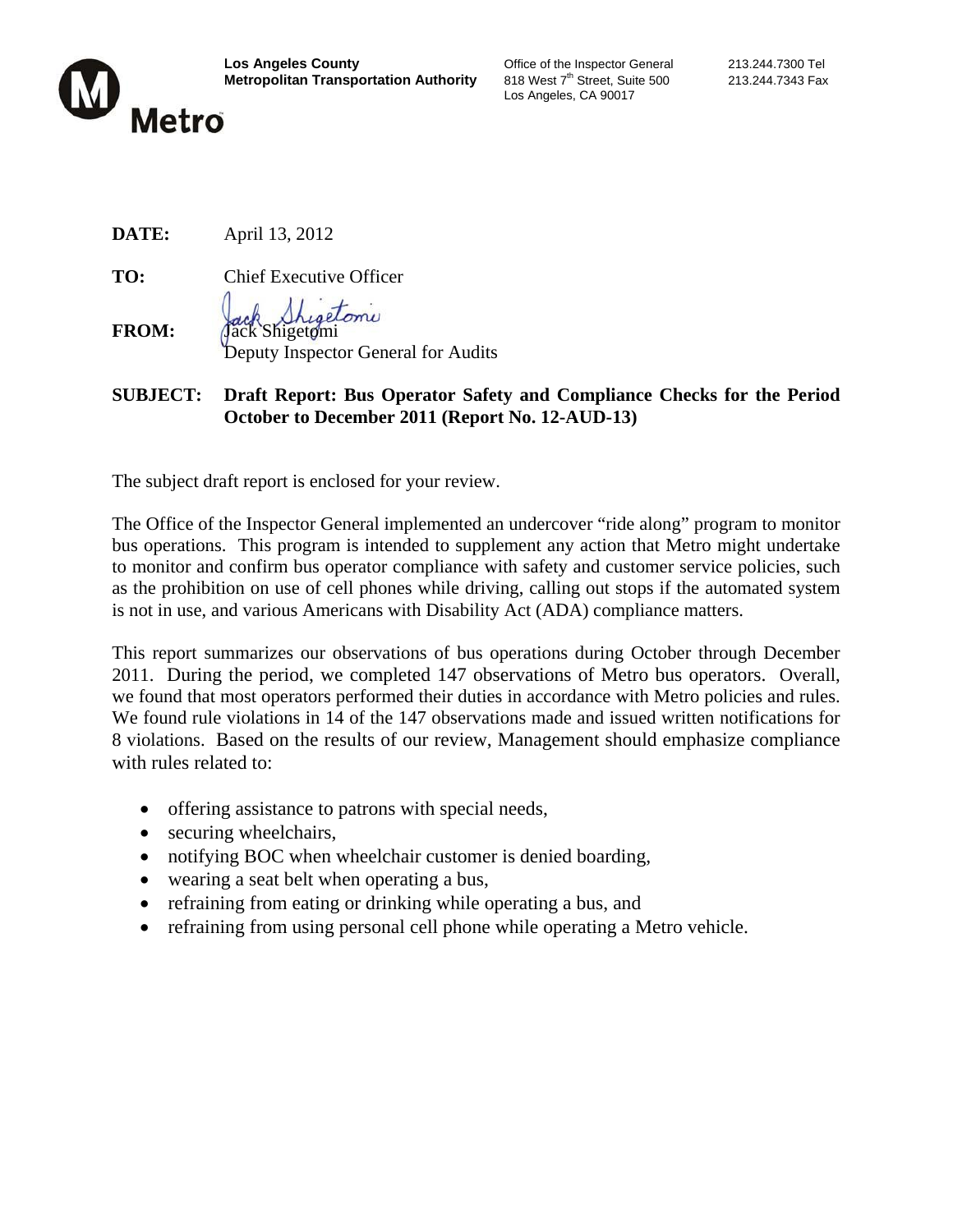## TABLE OF CONTENTS

#### **Page**

|                 |                                                                          | $\overline{2}$          |  |  |  |  |
|-----------------|--------------------------------------------------------------------------|-------------------------|--|--|--|--|
|                 |                                                                          |                         |  |  |  |  |
| A.              | <b>ADA Related Areas</b>                                                 | $\overline{\mathbf{3}}$ |  |  |  |  |
|                 | 1.                                                                       | 3                       |  |  |  |  |
|                 | Wheelchair Securement Instructions not Followed<br>2.                    | $\overline{\mathbf{3}}$ |  |  |  |  |
|                 | 3.<br>Assistance not Offered to Patrons Who Appear to Have Special Needs | $\overline{\mathbf{4}}$ |  |  |  |  |
|                 | BOC not Called when Wheelchair Customer Denied Boarding<br>4.            | $\overline{\mathbf{4}}$ |  |  |  |  |
| <b>B.</b>       |                                                                          | $\overline{\mathbf{4}}$ |  |  |  |  |
|                 | 1.                                                                       | 5                       |  |  |  |  |
|                 | 2.                                                                       | 5                       |  |  |  |  |
|                 |                                                                          | 5                       |  |  |  |  |
|                 |                                                                          | 6                       |  |  |  |  |
|                 | <b>ATTACHMENTS</b>                                                       |                         |  |  |  |  |
| A.              | Summary of Violations Observed October to December 2011                  | 7                       |  |  |  |  |
| <b>B.</b>       | 2011 Quarterly Summary of Violations Observed                            | 8                       |  |  |  |  |
| $\mathcal{C}$ . |                                                                          | 9                       |  |  |  |  |
|                 |                                                                          |                         |  |  |  |  |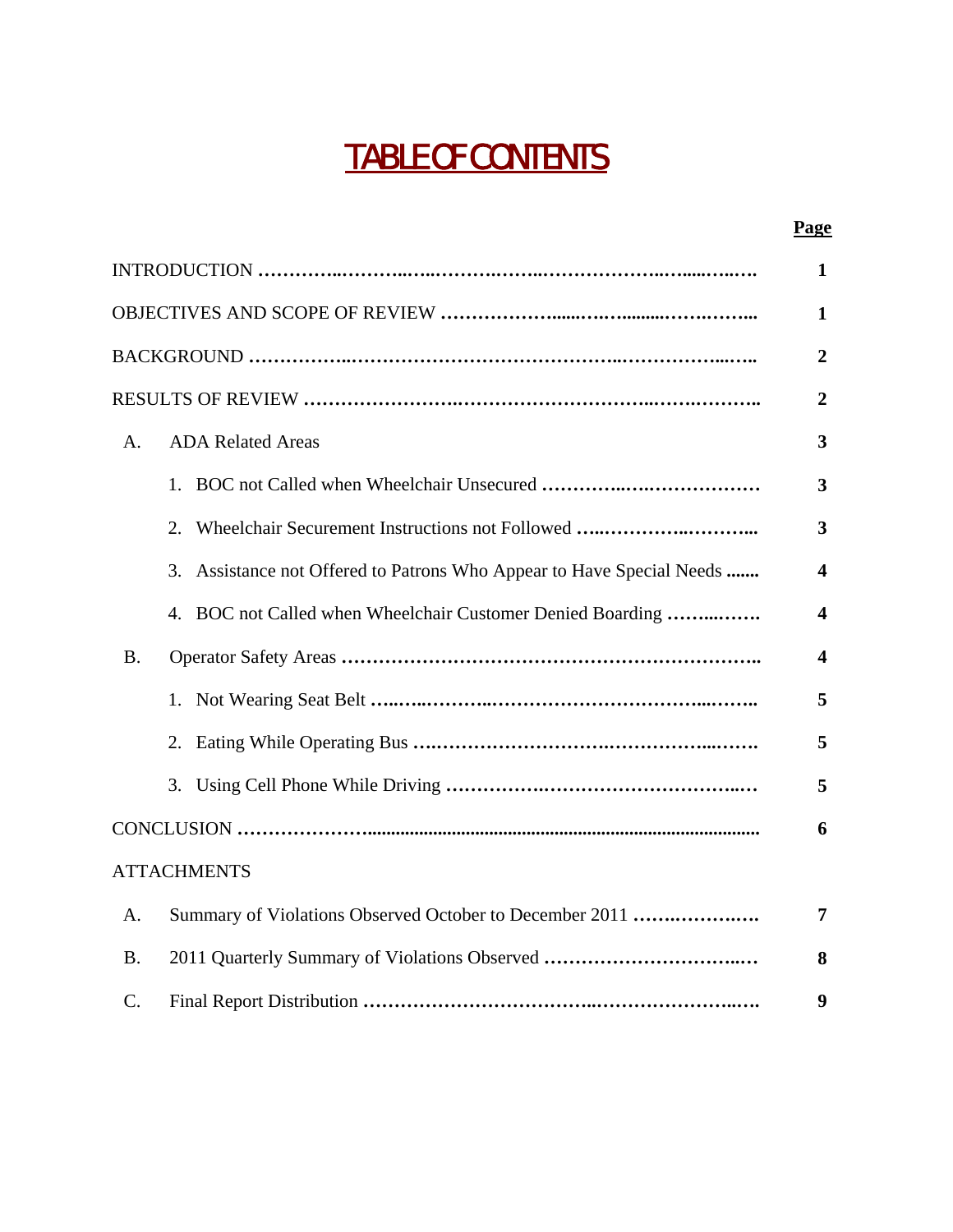## **INTRODUCTION**

The Office of the Inspector General (OIG) implemented an undercover "ride along" program to monitor bus operator performance to assist Metro in improving the efficiency and effectiveness of operations. This program is intended to supplement any action that Metro might undertake to monitor and confirm bus operator compliance with safety and customer service policies, such as the prohibition on use of cell phones while driving, calling out stops if the automated system is not in use, and various Americans with Disabilities Act (ADA) compliance matters. The OIG Audit and Investigation Units jointly performed this review. This report summarizes our observations of bus operator performance during the period October to December 2011.

As part of this monitoring program, OIG observers issue written notifications<sup>1</sup> to bus operators who commit significant violations. These violations include actions such as using personal cell phones, not wearing a seat belt, and not following certain ADA policies such as wheelchair securement. The immediate notification of the violations observed provides information to operators and management in a timely manner which is in accordance with union policy and gives management the ability to take further action, if deemed necessary.

Since the inception of the "ride along" program, we have issued eight previous reports. Two of these reports covered contract bus operations. Each quarterly report had a different focus for selecting the operators to be observed, such as Metro bus lines with the greatest number of complaints, bus operators who received the most complaints, and bus lines that received the most ADA complaints.

## **OBJECTIVES AND SCOPE OF REVIEW**

The objective of our review was to determine whether bus operators were complying with safety and customer service policies as well as various ADA compliance laws and regulations.

For this quarter, we focused on lines that received the most complaints. We obtained a report<sup>2</sup> that showed the number of complaints by line for the period of March to August 2011. Based on this report, we selected 12 bus lines for observation. During the period of October to December 2011, we completed 147 observations of Metro bus operators. During the observations, we used a checklist to evaluate operator performance.

<sup>&</sup>lt;sup>1</sup> The OIG modified the TOS Initial Report Forms by crossing out "TOS" and adding "OIG" on the forms. One copy of the form is given to the operator and another copy is sent to the applicable division manager.

<sup>&</sup>lt;sup>2</sup> Report prepared by the Customer Relations Department.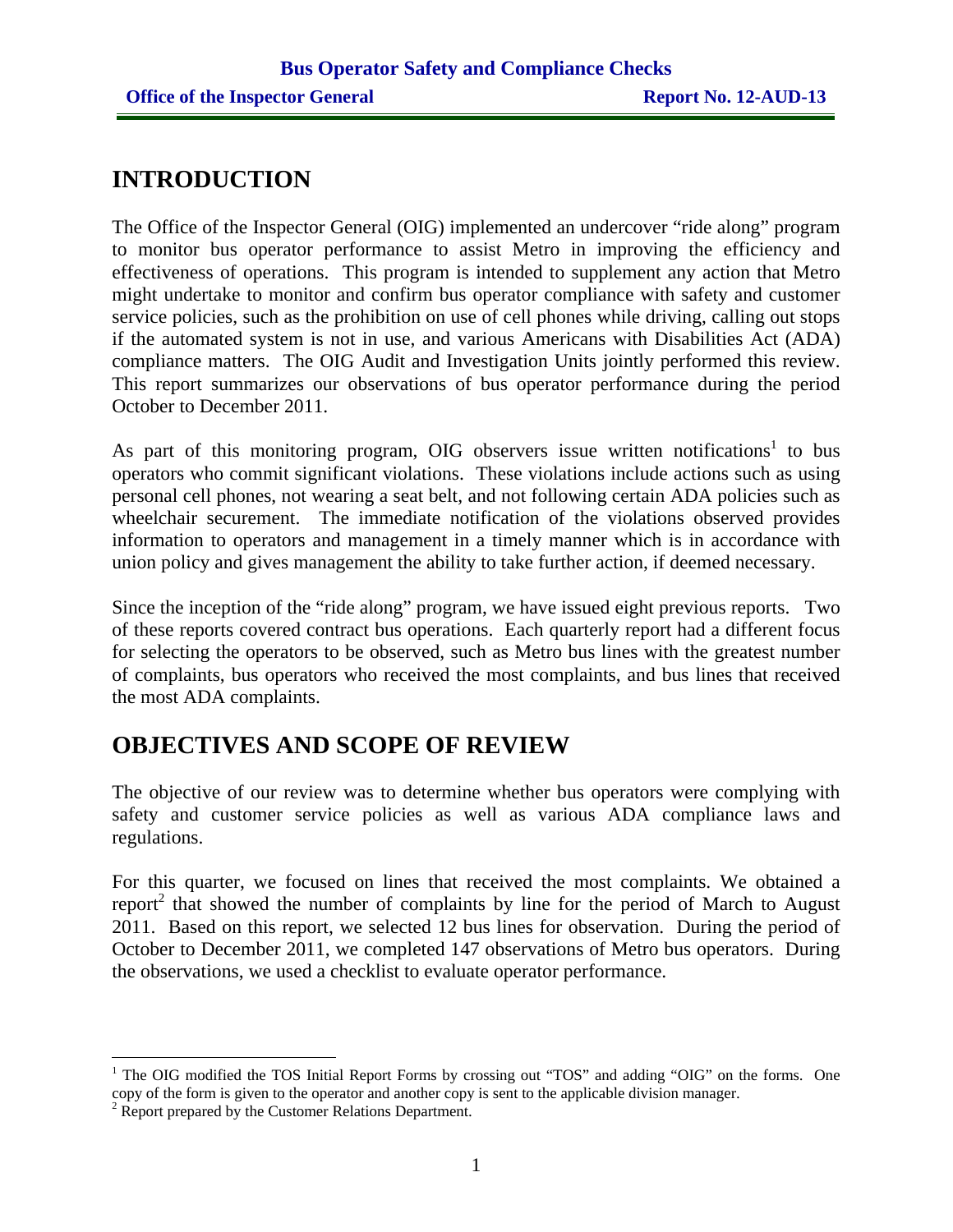## **Bus Operator Safety and Compliance Checks Office of the Inspector General Report No. 12-AUD-13**

The audit portion of this review followed Government Auditing Standards. However, Government Auditing Standards were not always followed in other portions of the review because of the nature of the observations, which included inspections conducted by OIG investigators.

## **BACKGROUND**

The Operator's Rulebook and Standard Operating Procedures (SOP) contains policies and procedures governing Metro bus operations. The rules and SOPs in the manual are based on the principles of safety and customer service, and the premise that every individual who boards a bus deserves a high standard of care and deserves to be treated with respect and dignity. The manual covers areas such as vehicle operations, operator's code of conduct, customer relations, and fare collection.

## **RESULTS OF REVIEW**

Our observations of bus operator performance showed that the majority of operators complied with Metro policies and rules. Of the 147 observations made by the OIG observers, no violations were found during 133 (90%) observations. However, violations were found during  $14$  (10%) observations and 8 written notifications<sup>3</sup> were issued. We observed 24 violations (some observations had multiple violations). The 24 violations were in the areas of ADA (16) and safety (8); see chart below.

#### **Chart 1: Violations by Category**



 $\overline{a}$ <sup>3</sup> One notification had two violations.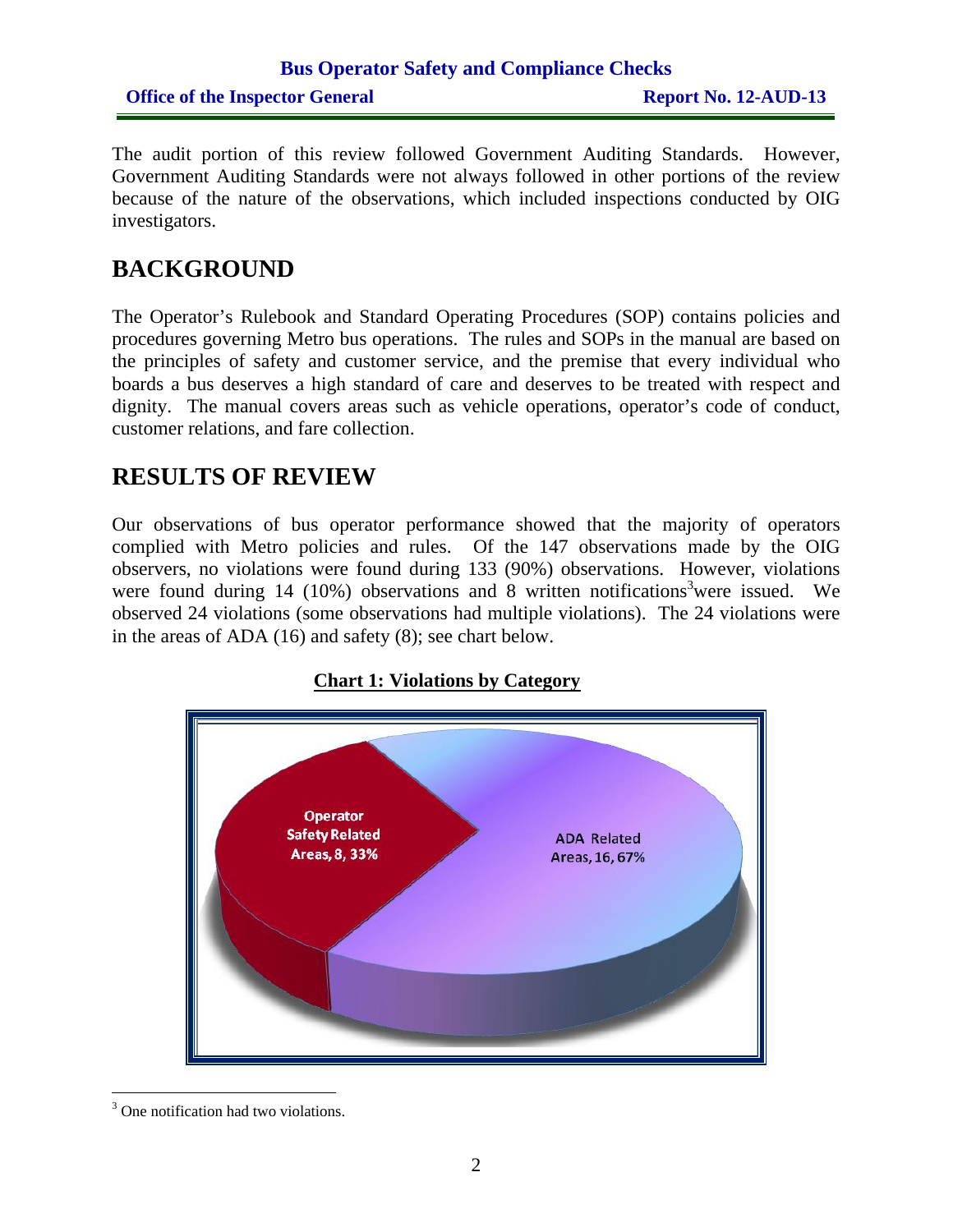#### **A. ADA Related Areas**

We noted 16 ADA related violations as shown in the chart below:



**Chart 2: Violations Related to ADA Areas**

#### **1. BOC not Called when Wheelchair Unsecured**

Eighteen of 22 wheelchair customers who boarded the bus declined to be secured. However, in 7 of the 18 instances, the operator did not notify Bus Operations Control (BOC). Section 7.110 of the Operator's Rulebook states: "In the event a customer in a wheelchair refuses to be secured, Operators may not refuse to transport the customer; however, notify BOC of the customer's refusal to be secured at the time the wheelchair boarding is reported."

#### **2. Wheelchair Securement Instructions not Followed**

During our observations, 22 wheelchair patrons boarded Metro buses. In three instances, the bus operator did not rise from his seat and move to the securement area as required by policy. In addition, 2 of the three bus operators did not inform the customer that his/her wheelchair would be secured. Operations General Notice OPS# 11-070 states: "When boarding a customer using a wheelchair, the Operator is required to:

- Rise from the operator's seat,
- Move to the securement area,
- Request that customers who may be seated in the designated wheelchair securement area move to another seat, and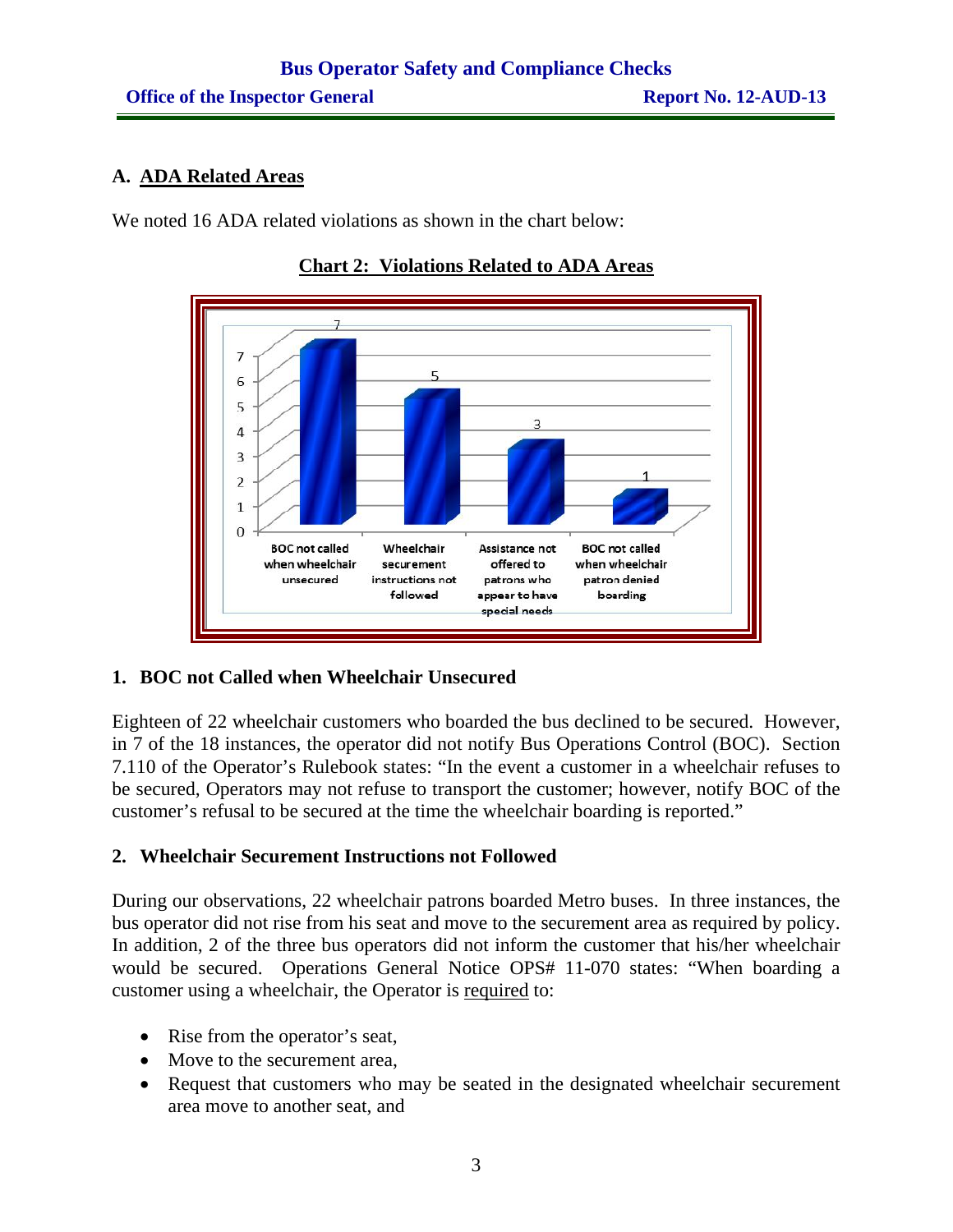• Lift the seat and prepare the area for wheelchair securement."

Operations General Notice OPS# 11-070 was revised on October 14, 2011, to state:

When the customer has boarded and is in the securement area, the Operator must: Announce in a clear, distinct voice, "*With your permission*, I am going to secure your wheelchair."**…**If the customer is a regular rider who has previously made it known that he/she does not wish to be secured, the operator is to continue to ask the customer each and every time they board the bus in a clear, distinct voice, "*Do you still want to ride unsecured?"* 

#### **3. Assistance not Offered to Patrons Who Appear to Have Special Needs**

We observed 3 instances where bus operators did not offer to assist patrons who appeared to have special needs. Section 7.02 of the Operator's Rulebook states: "Operators are required to ask customers who may appear to have special needs…if they need help with boarding, alighting, reaching the securement area or a seat, using the securement devices, etc. The offer of assistance must include, at a minimum, the words; do you need help with…?"

#### **4. BOC not Called when Wheelchair Customer Denied Boarding**

During our observations, two wheelchair patrons were denied boarding. In both instances, the bus was at full capacity and did not have space to accommodate the wheelchair. In accordance with Metro policy, both wheelchair customers were advised as of the reason they could not board. However, on one of these instances, the BOC was not notified as required by Metro policy. Section 7.15 of the Operator's Rulebook states: "If for any reason, a customer defined in this book as a person with a disability is unable to board, Operators must (in the presence of the customer, before departing location) notify BOC."

#### **B. Operator Safety Areas**

We noted eight violations in the area of safety. The violations included not wearing seat belts, eating while driving, and using a cell phone, as shown in the chart on the next page: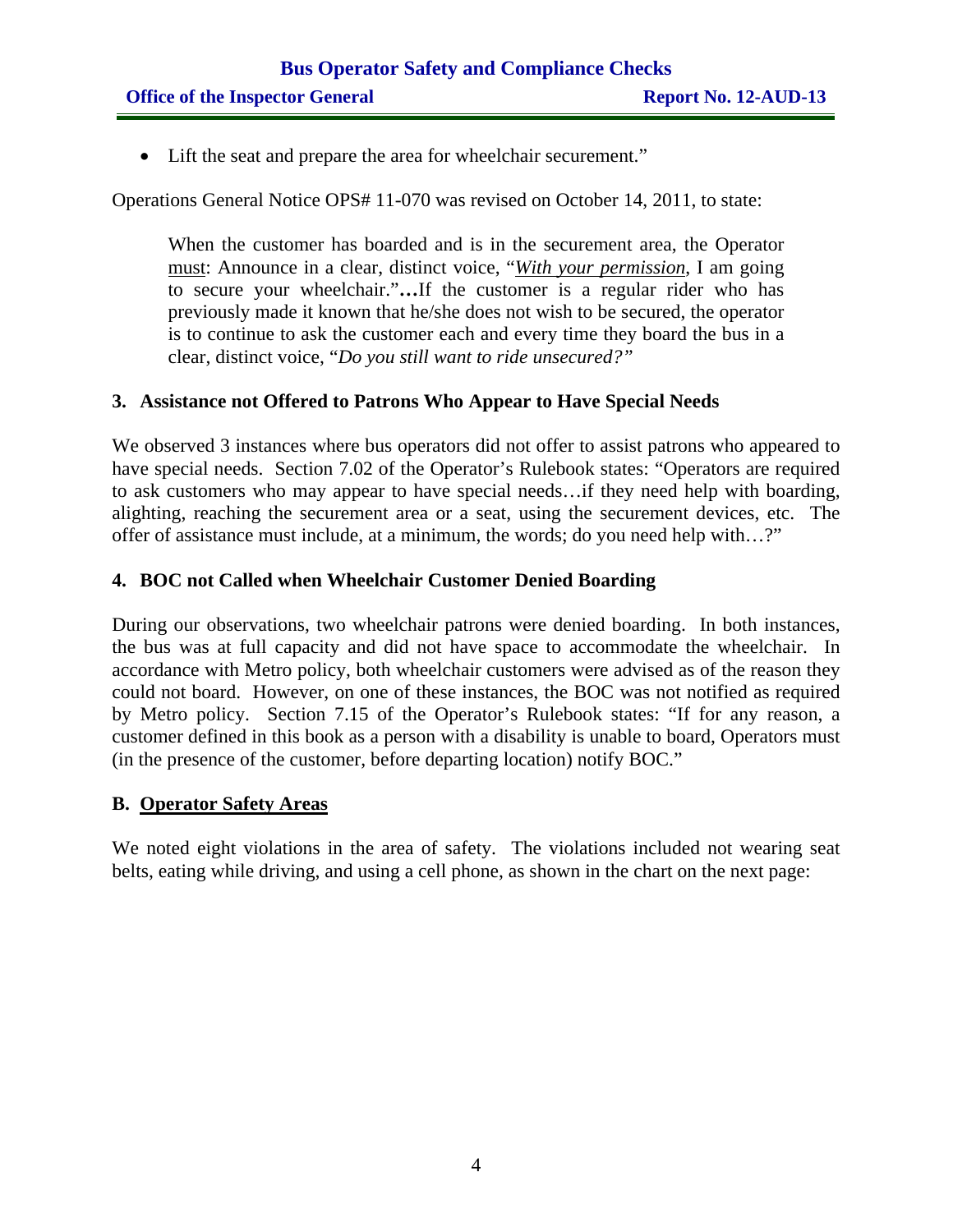

**Chart 3: Violations Related to Operator Safety Areas**

#### **1. Not Wearing Seat Belt**

We observed 4 bus operators not wearing their seat belts while operating Metro buses. We provided the 4 operators with a written notification of this violation. Section 2.39 of the Operator's Rulebook states: "The use of seat belts and shoulder belts (if equipped) is mandatory when operating any Metro vehicle." Usage of seat belts helps to protect the operator from serious injury or death in case of an accident. One manager advised that operator would be interviewed and appropriate action would be taken. Another manager stated that bus operator would be counseled.

#### **2. Eating While Operating Bus**

We observed 3 operators eating while operating a Metro bus. Section 4:14 of the Operator's Rulebook states: "Operators must not consume food and/or beverages at any time while operating any Metro vehicle or while riding as a passenger, whether vehicle is in or out of service." Eating while driving a bus could distract the operator and increase the risk of injuries or accidents. The 3 bus operators received written notification of this violation. Two managers advised that discipline was issued.

#### **3. Using Cell Phone While Driving**

We observed one bus operator using a cell phone while operating a bus. Section 1.25 of the Operator's Rulebook states: "All electronic devices must be off and not visible when operating any Metro bus. In addition, Section 23125(a) of the California Vehicle Code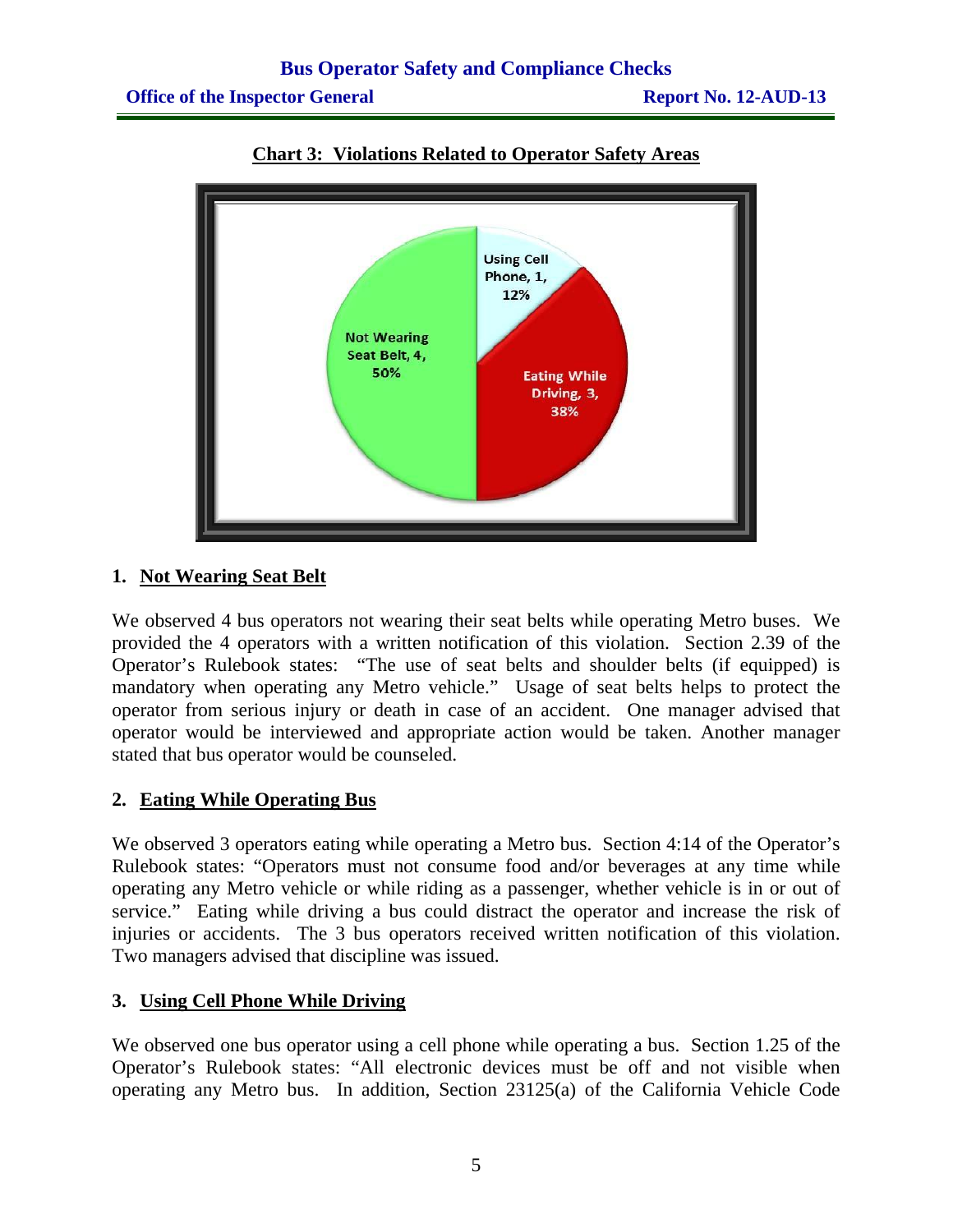## **Bus Operator Safety and Compliance Checks Office of the Inspector General Report No. 12-AUD-13**

states: "A person may not drive a school bus or transit vehicle…while using a wireless telephone." The operator received written notification of this violation. Management later advised that there was a formal hearing and operator was disciplined.

## **CONCLUSION**

The review found that the majority of Metro bus operators are performing their duties at a high level and take pride in providing the best customer service to bus patrons. However, we found 24 rule violations in approximately 10 percent of the observations made during this quarterly period.

Our analysis previous OIG reports show that the number of violations has increased since the  $1<sup>st</sup>$  quarter of 2011 (see Attachment B). The increase in the  $3<sup>rd</sup>$  quarter is primarily due to review of contract bus operations which has historically had more violations and the increase in  $4<sup>th</sup>$  quarter is partially due to implementation of new Metro wheelchair protocol. To ensure that operator performance stays at a high level, Management should continue to stress the importance of adhering to all policies and procedures. Based on the results of our review, Management should emphasize compliance with rules related to:

- offering assistance to patrons with special needs,
- securing wheelchairs,
- notifying BOC when wheelchair customer is denied boarding,
- wearing a seat belt when operating a bus,
- refraining from eating or drinking while operating a bus, and
- refraining from using personal cell phone while operating a Metro vehicle.

We issued written notifications on 8 of the 24 violations. For the remaining incidents, we provided Division Transportation Managers with a list of violations and operators so that management can take any action deemed necessary to preclude violations in the future and improve service.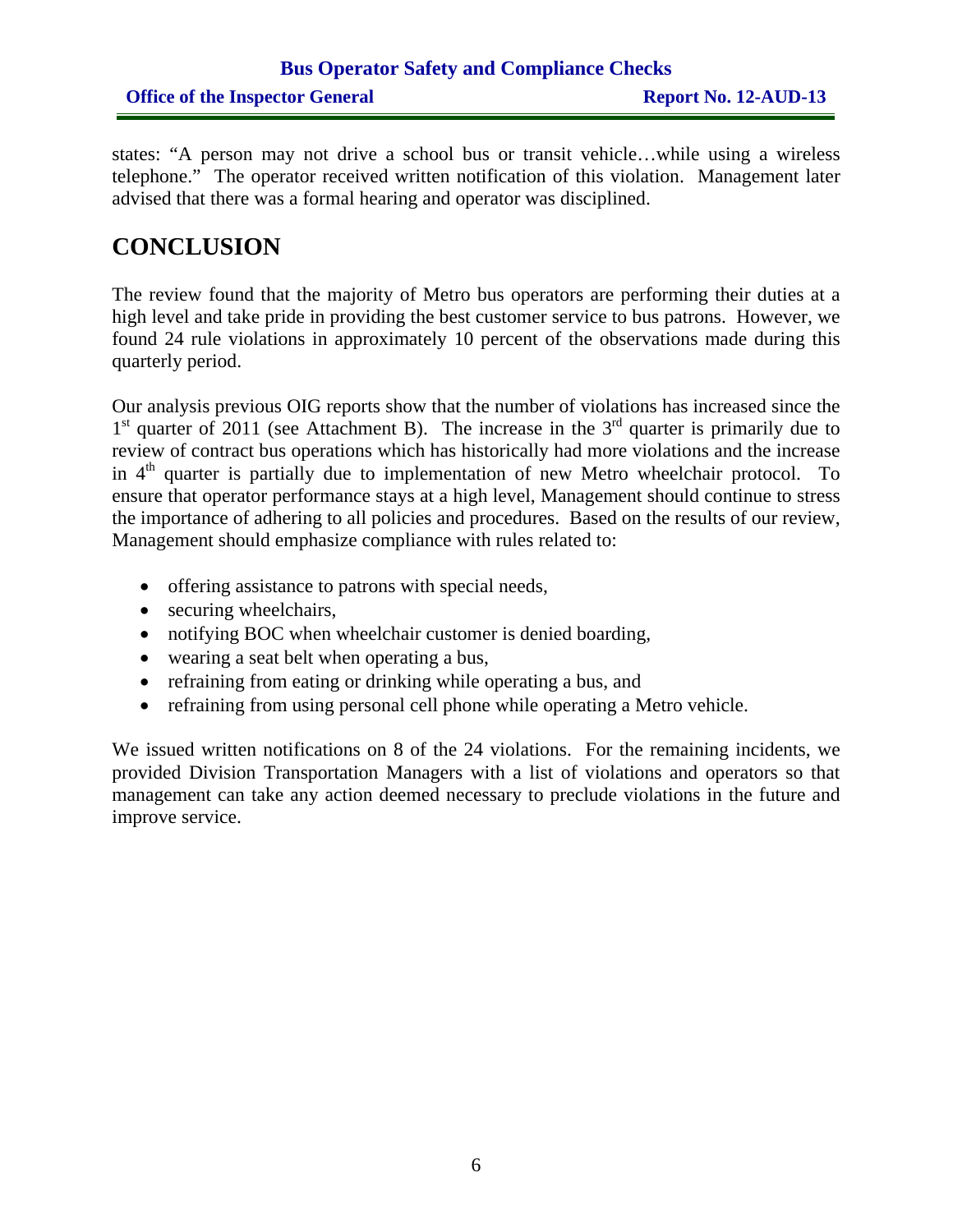## **Summary of Violations Observed October to December 2011**

| <b>Observation Areas</b>                                              | <b>Instances</b><br><b>Observed</b> |
|-----------------------------------------------------------------------|-------------------------------------|
| <b>ADA Related Areas</b>                                              |                                     |
| Operator did not rise from seat and move to securement area           | 3                                   |
| Operator did not ask to secure wheelchair patron                      | $\overline{2}$                      |
| Wheelchair patron not secured, BOC not called                         |                                     |
| Wheelchair patron denied boarding, BOC not called                     |                                     |
| Stops not announced when AVA not in use                               | 0                                   |
| Assistance not offered to patron who appears to have special<br>needs | 3                                   |
| <b>Operator Safety Areas</b>                                          |                                     |
| Using personal cell phone while driving bus                           |                                     |
| Driving unsafely                                                      |                                     |
| Eating while driving                                                  | 3                                   |
| Not wearing seat belt                                                 |                                     |
| Not obeying Traffic Laws                                              | 0                                   |
| <b>Operator Discourtesy</b>                                           |                                     |
| <b>TOTAL</b>                                                          | 24                                  |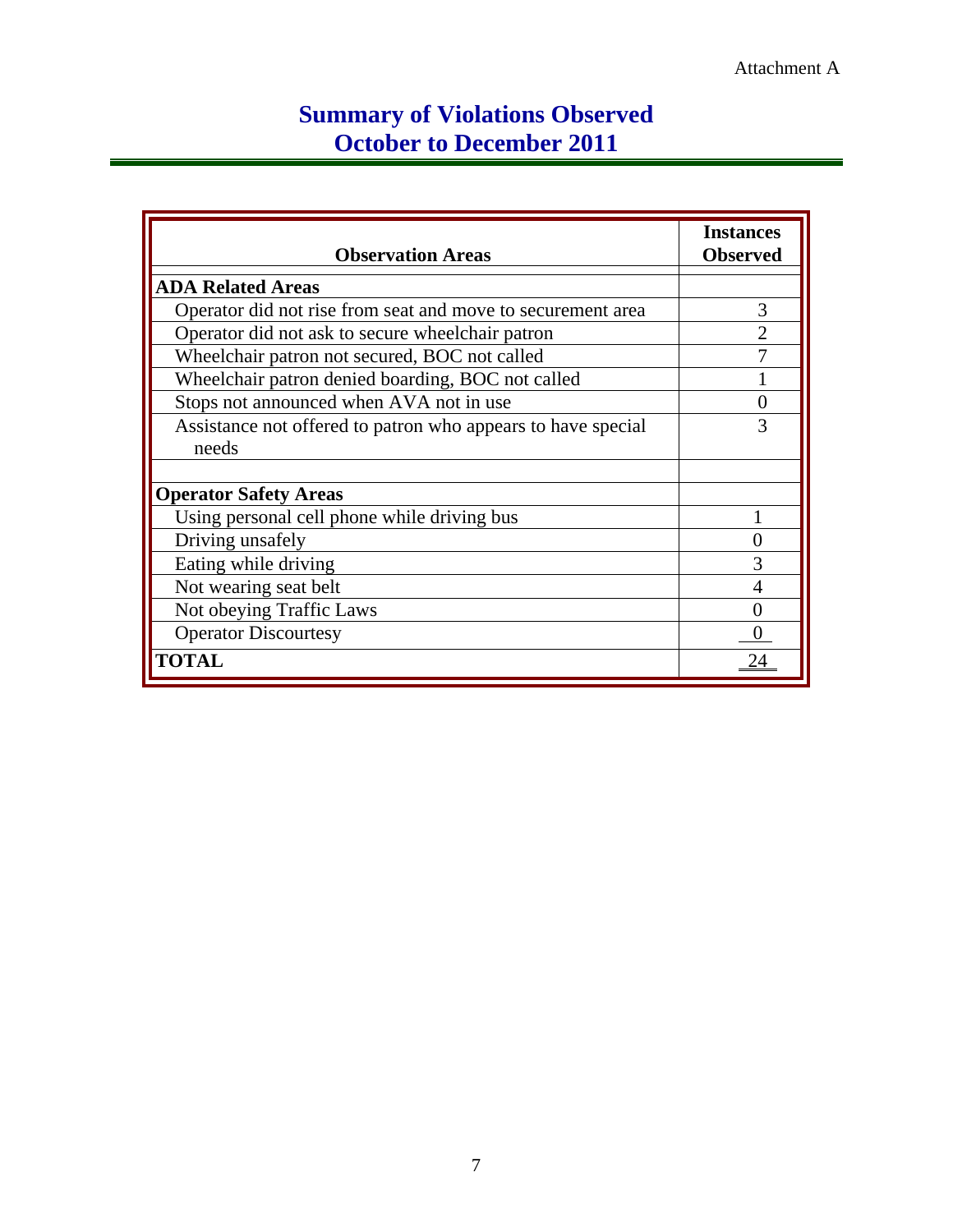| <b>Observation Areas</b>                          | <b>Instances Observed</b> |                 |                          |                  |
|---------------------------------------------------|---------------------------|-----------------|--------------------------|------------------|
|                                                   | 1 <sup>st</sup>           | $2^{\text{nd}}$ | $\mathbf{a}^{\text{rd}}$ | 4 <sup>th</sup>  |
|                                                   | Quarter                   | Quarter         | Quarter*                 | Quarter          |
| <b>ADA Related Areas</b>                          |                           |                 |                          |                  |
| Operator did not rise from seat and move to       | **                        | **              | **                       | 3                |
| securement area                                   |                           |                 |                          |                  |
| Operator did not ask to secure wheelchair patron  | $\theta$                  | $\theta$        | $\mathbf{I}$             | $\overline{2}$   |
| Wheelchair patron not secured, BOC not called     | $\theta$                  | 2               | 1                        | $\tau$           |
| Wheelchair patron denied boarding, BOC not        | $\theta$                  | $\Omega$        | $\theta$                 |                  |
| called                                            |                           |                 |                          |                  |
| Wheelchair patron passed up                       | $\overline{0}$            | $\overline{0}$  | $\theta$                 | $\boldsymbol{0}$ |
| Stops not announced when AVA not in use           | $\overline{2}$            | $\overline{2}$  | 14                       | $\overline{0}$   |
| Assistance not offered to patron who appears to   | $\theta$                  | 3               | $\Omega$                 | 3                |
| have special needs                                |                           |                 |                          |                  |
| <b>Operator Safety Areas</b>                      |                           |                 |                          |                  |
| Using personal cell phone while driving bus       | $\overline{0}$            | $\overline{0}$  | $\overline{0}$           |                  |
| Driving unsafely                                  | $\overline{0}$            | $\overline{0}$  | 0                        | $\boldsymbol{0}$ |
| Eating or drinking while driving                  | $\overline{0}$            |                 | $\overline{0}$           | $\overline{3}$   |
| Not wearing seat belt                             |                           | $\overline{2}$  | $\overline{2}$           | $\overline{4}$   |
| Not obeying Traffic Laws                          | $\overline{0}$            | $\overline{0}$  | $\mathbf{1}$             | $\overline{0}$   |
| <b>Operator Discourtesy</b>                       | $\theta$                  | $\theta$        | $\theta$                 | $\theta$         |
| <b>Bus Uniforms</b>                               |                           |                 |                          |                  |
| Bus Operator was not wearing approved uniform     | $\overline{0}$            | $\overline{0}$  | <u> 1</u>                | $\overline{0}$   |
|                                                   |                           |                 |                          |                  |
| <b>Total Violations Observed</b>                  | $\overline{3}$            | 10              | 20                       | 24               |
|                                                   |                           |                 |                          |                  |
| <b>Number of Observations Made</b>                | 112                       | 128             | 105                      | 147              |
| <b>Number of Observations with Violations ***</b> | 3                         | 10              | -19                      | -14              |
|                                                   |                           |                 |                          |                  |
| <b>Percentage of Observations with Violations</b> | 3%                        | 8%              | 18%                      | 10%              |
|                                                   |                           |                 |                          |                  |

## **2011 Quarterly Summary of Violations Observed**

\* Review of contract bus operators<br>\*\* Criteria was not in effect at begins

Criteria was not in effect at beginning of our review period.

\*\*\* For the  $3<sup>rd</sup>$  and  $4<sup>th</sup>$  quarters, multiple violations were observed on some of the observations.

Note: The increase for the  $3<sup>rd</sup>$  quarter is primarily due to review of contract bus operations, which has historically had more violations, and the increase in  $4<sup>th</sup>$  quarter is partially due to implementation of new Metro wheelchair protocol.